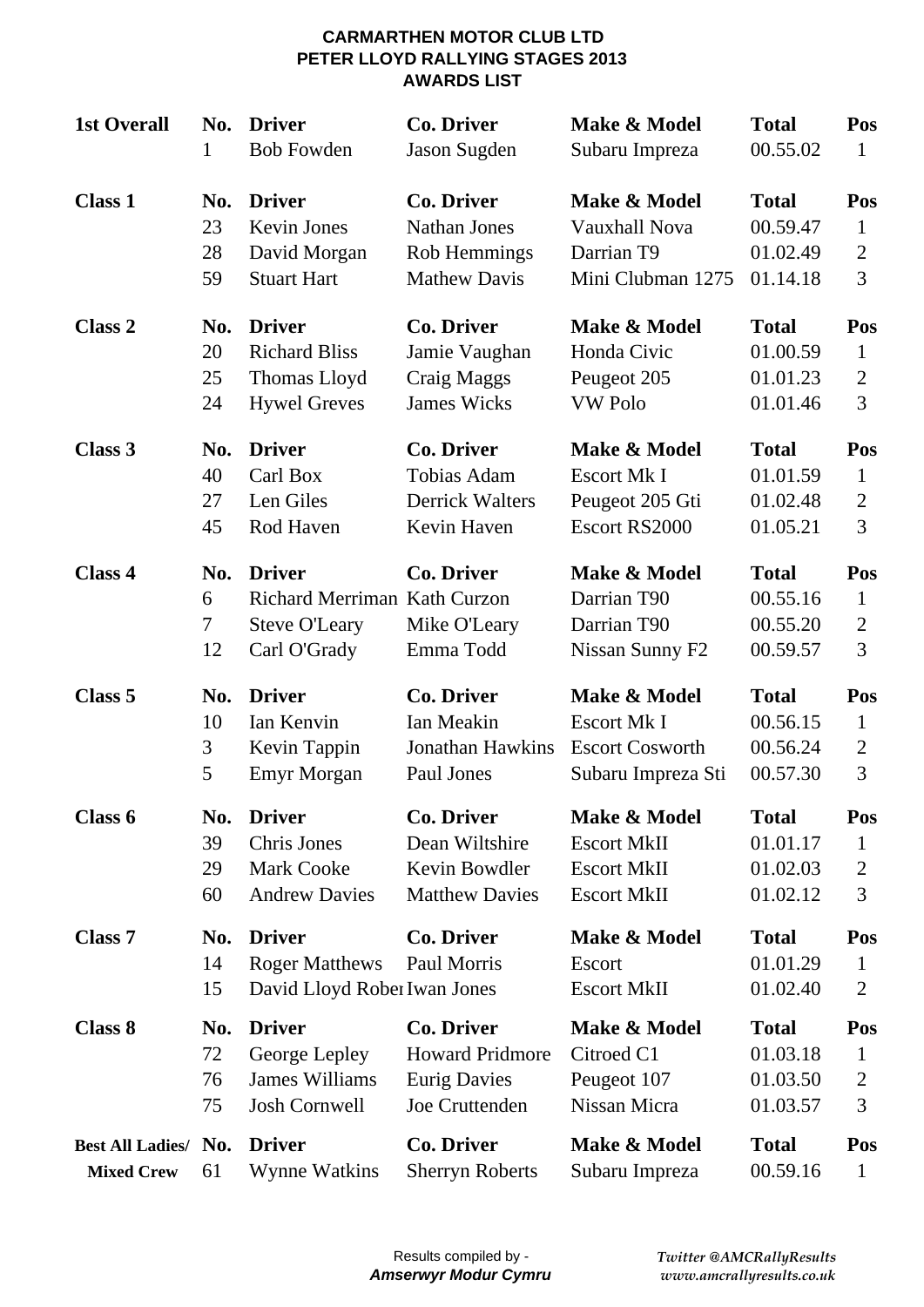### **CARMARTHEN MOTOR CLUB LTD PETER LLOYD RALLYING STAGES 2013 Final Results**

|    |                       |                        |                           |                |              |                | <b>Position Position</b> |
|----|-----------------------|------------------------|---------------------------|----------------|--------------|----------------|--------------------------|
|    | <b>Car No Driver</b>  | Co. Driver             | Make & Model              | <b>Class</b>   | <b>Total</b> |                | <b>Overall</b> In Class  |
| 1  | <b>Bob Fowden</b>     | Jason Sugden           | Subaru Impreza            | 5              | 00.55.02     | 1              |                          |
| 6  | Richard Merriman      | Kath Curzon            | Darrian T90               | $\overline{4}$ | 00.55.16     | $\overline{c}$ | 1                        |
| 7  | Steve O'Leary         | Mike O'Leary           | Darrian T90               | $\overline{4}$ | 00.55.20     | 3              | $\overline{c}$           |
| 10 | Ian Kenvin            | Ian Meakin             | Escort Mk I               | 5              | 00.56.15     | $\overline{4}$ | $\mathbf{1}$             |
| 3  | Kevin Tappin          | Jonathan Hawkins       | <b>Escort Cosworth</b>    | 5              | 00.56.24     | 5              | $\sqrt{2}$               |
| 5  | Emyr Morgan           | Paul Jones             | Subaru Impreza Sti        | 5              | 00.57.30     | 6              | 3                        |
| 11 | Phil Turner           | <b>Simon Anthony</b>   | Subaru Impreza            | 5              | 00.58.21     | 7              | $\overline{4}$           |
| 61 | Wynne Watkins         | Sherryn Roberts        | Subaru Impreza            | 5              | 00.59.16     | 8              | 5                        |
| 8  | <b>Roger Hicks</b>    | John Freeman           | Ford Escort               | 5              | 00.59.38     | 9              | 6                        |
| 23 | <b>Kevin Jones</b>    | Nathan Jones           | Vauxhall Nova             | 1              | 00.59.47     | 10             | $\mathbf{1}$             |
| 36 | Nathan Jones          | Tim Murphy             | <b>Escort Mk I</b>        | 5              | 00.59.55     | 11             | $\boldsymbol{7}$         |
| 12 | Carl O'Grady          | Emma Todd              | Nissan Sunny F2           | $\overline{4}$ | 00.59.57     | 12             | 3                        |
| 20 | <b>Richard Bliss</b>  | Jamie Vaughan          | Honda Civic               | $\sqrt{2}$     | 01.00.59     | 13             | $\mathbf{1}$             |
| 26 | Mark Wiltshire        | Adam Dunn              | <b>Escort MkII</b>        | 5              | 01.01.14     | 14             | 8                        |
| 39 | Chris Jones           | Dean Wiltshire         | <b>Escort MkII</b>        | 6              | 01.01.17     | 15             | $\mathbf{1}$             |
| 25 | Thomas Lloyd          | Craig Maggs            | Peugeot 205               | $\overline{2}$ | 01.01.23     | 16             | $\overline{2}$           |
| 14 | <b>Roger Matthews</b> | Paul Morris            | Escort                    | $\tau$         | 01.01.29     | 17             | $\mathbf{1}$             |
| 37 | <b>Stephen Davis</b>  | <b>Stuart Powell</b>   | <b>Escort MkII</b>        | 4              | 01.01.39     | 18             | $\overline{\mathcal{L}}$ |
| 24 | <b>Hywel Greves</b>   | James Wicks            | <b>VW Polo</b>            | $\mathfrak{2}$ | 01.01.46     | 19             | 3                        |
| 40 | Carl Box              | Tobias Adam            | Escort Mk I               | 3              | 01.01.59     | 20             | $\mathbf{1}$             |
| 29 | Mark Cooke            | Kevin Bowdler          | <b>Escort MkII</b>        | 6              | 01.02.03     | 21             | $\overline{c}$           |
| 60 | <b>Andrew Davies</b>  | <b>Matthew Davies</b>  | <b>Escort MkII</b>        | 6              | 01.02.12     | 22             | 3                        |
| 46 | <b>Arwel Davies</b>   | Abigail Summerfield    | Peugeot 205 GTi           | 6              | 01.02.13     | 23             | $\overline{\mathcal{L}}$ |
| 33 | Colin Price           | Philip Cook            | Darrian T9                | $\overline{4}$ | 01.02.25     | 24             | 5                        |
| 47 | <b>Barry John</b>     | <b>Andrew Evans</b>    | Subaru Impreza Sport      | 5              | 01.02.31     | 25             | 9                        |
| 15 | David Lloyd Roberts   | <b>Iwan Jones</b>      | <b>Escort MkII</b>        | $\tau$         | 01.02.40     | 26             | $\sqrt{2}$               |
| 50 | Jason Hodge           | <b>James Giddings</b>  | Toyota Celica             | 6              | 01.02.47     | 27             | 5                        |
| 27 | Len Giles             | <b>Derrick Walters</b> | Peugeot 205 Gti           | 3              | 01.02.48     | 28             | $\overline{2}$           |
| 28 | David Morgan          | Rob Hemmings           | Darrian T9                | 1              | 01.02.49     | 29             | $\overline{2}$           |
| 56 | Mike Lewis            | Louise Evans           | Peugeot 106               | $\overline{2}$ | 01.03.25     | 30             | $\overline{4}$           |
| 49 | Ian Hoffman           | Lee Saunders           | Peugeot 205 GTi           | $\overline{2}$ | 01.04.04     | 31             | 5                        |
| 43 | <b>Mark Hatton</b>    | Allan Hatton           | Renault Clio              | 4              | 01.04.15     | 32             | 6                        |
| 45 | Rod Haven             | Kevin Haven            | Escort RS2000             | 3              | 01.05.21     | 33             | 3                        |
| 38 | Robert Wheeler        | Mark Goggins           | Volvo 740                 | 5              | 01.05.35     | 34             | 10                       |
| 22 | Dale Clatworthy       | Marc Clatworthy        | Toyota Corolla            | $\overline{c}$ | 01.06.30     | 35             | 6                        |
| 48 | <b>Stuart Jacobs</b>  | Rob Hasberry           | Citroen Saxo              | 2              | 01.06.31     | 36             | 7                        |
| 57 | <b>Owain Roberts</b>  | Michael Jones          | MG ZR                     | $\overline{4}$ | 01.07.20     | 37             | $\tau$                   |
| 52 | Matthew Curzon        | Jon Roberts            | MG ZR                     | 6              | 01.07.24     | 38             | 6                        |
| 55 | Paul Percival         | David Percival         | <b>Escort MkII RS2000</b> | 3              | 01.07.33     | 39             | $\overline{4}$           |
| 32 | Nigel Griffiths       | <b>Keegan Rees</b>     | Escort                    | 6              | 01.07.57     | 40             | 7                        |
| 44 | Andy Reid             | Alex Reid              | Peugeot 205 Maxi          | $\overline{4}$ | 01.08.51     | 41             | $8\,$                    |
| 34 | <b>Steve Hopkins</b>  | Darren Draper          | Vauxhall Nova             | 2              | 01.08.59     | 42             | $8\,$                    |
| 54 | Rhodri Evans          | <b>Nathan Davies</b>   | Sierra                    | 6              | 01.11.53     | 43             | $\,8\,$                  |
| 59 | <b>Stuart Hart</b>    | <b>Mathew Davis</b>    | Mini Clubman 1275         | $\mathbf{1}$   | 01.14.18     | 44             | 3                        |
| 4  | Geoff Kitney          | Ken Gibbard            | Mitsibushi Evo VI         | 5              | Retired      |                |                          |
| 9  | Philip Hopkins        | Oliver Hopkins         | Mitsibushi Evo VI         | 5              | Retired      |                |                          |
| 16 | <b>Mark Jones</b>     | <b>Shaun Davies</b>    | Escort                    | 4              | Retired      |                |                          |
| 17 | Simon Kemp            | <b>Richard Suter</b>   | Escort                    | 4              | Retired      |                |                          |
| 18 | Glyn Cartwright       | Sue Nicholls           | <b>Escort MkII</b>        | 4              | Retired      |                |                          |
| 19 | Ceri Jones            | Jenny Evans            | <b>Escort MkII</b>        | 6              | Retired      |                |                          |
| 21 | Jonathan Williams     | Sian Williams          | Honda Civic Type R        | 4              | Retired      |                |                          |
| 30 | Chris Hand            | Tim Hand               | <b>BMW</b> Compact        | 5              | Retired      |                |                          |
| 31 | <b>Graham Hicks</b>   | <b>Steven Hicks</b>    | <b>Escort MkII</b>        | 3              | Retired      |                |                          |
| 41 | David Barry Morgan    | Dewi Mason             | Darrian T90               | 4              | Retired      |                |                          |
| 42 | <b>Robert Cargill</b> | Melanie Hughes         | Escort                    | $\overline{c}$ | Retired      |                |                          |

#### Results compiled by - *Amserwyr Modur Cymru*

*Twitter @AMCRallyResults www.amcrallyresults.co.uk*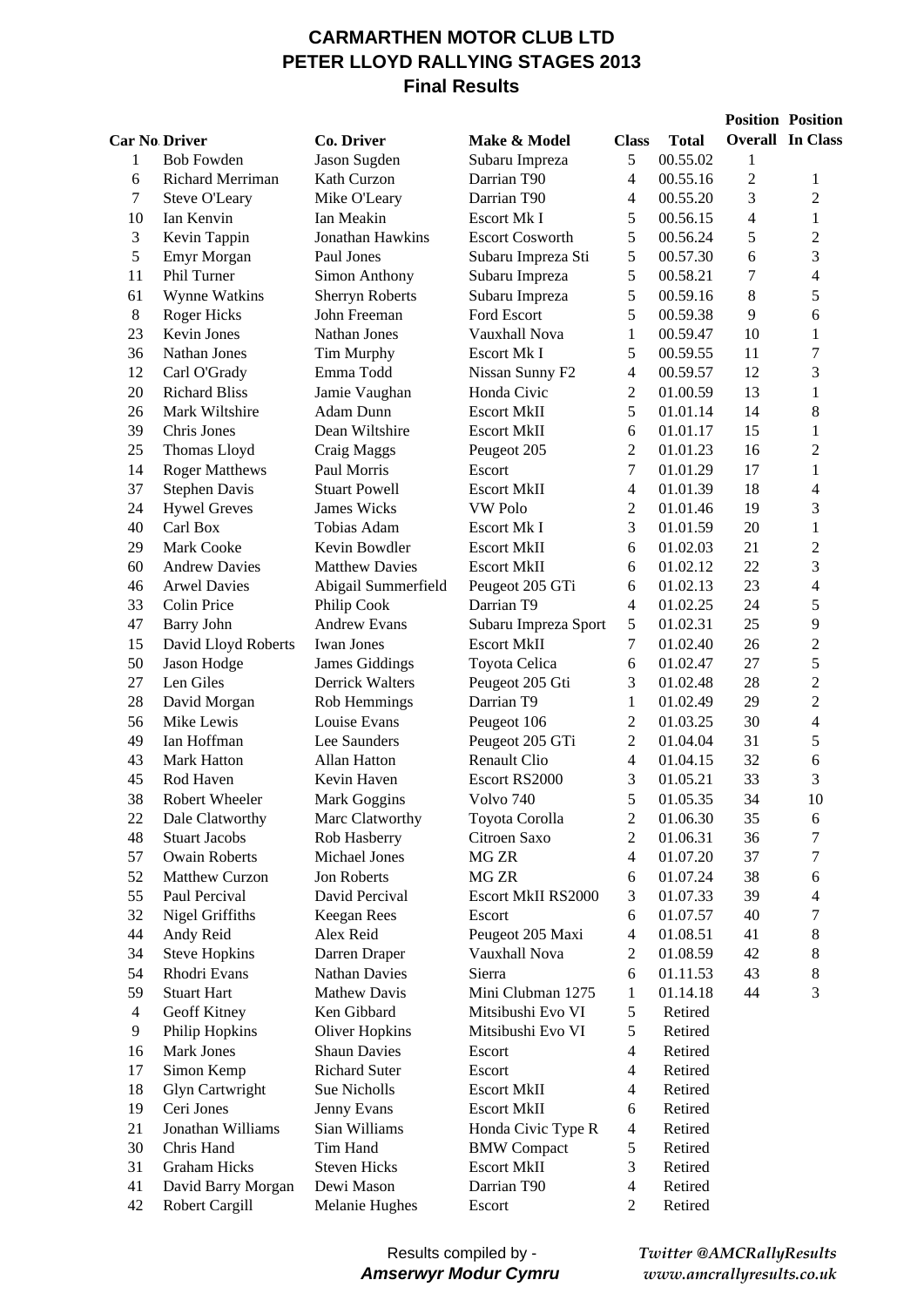# **CARMARTHEN MOTOR CLUB LTD PETER LLOYD RALLYING STAGES 2013 Final Results**

|    |                      |               |                    |              |         |                         | <b>Position Position</b> |
|----|----------------------|---------------|--------------------|--------------|---------|-------------------------|--------------------------|
|    | <b>Car No Driver</b> | Co. Driver    | Make & Model       | <b>Class</b> | Total   | <b>Overall In Class</b> |                          |
| 53 | Tom Barber           | Dafydd Davies | <b>BMW</b> Compact |              | Retired |                         |                          |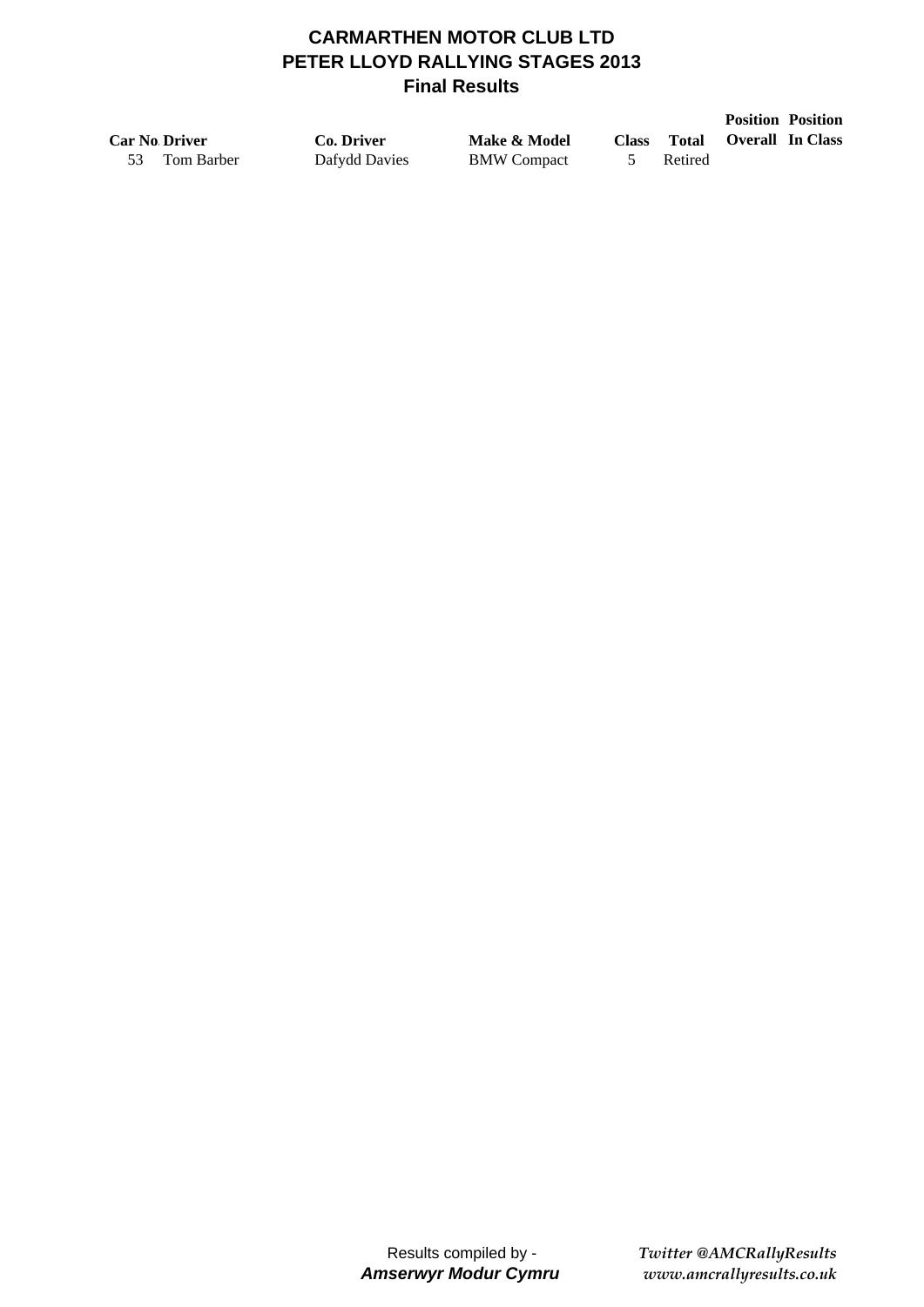# **CARMARTHEN MOTOR CLUB LTD PETER LLOYD RALLYING STAGES 2013 Results in Car No Order**

|                |                       |                       |                          |       |                                               |       |       |       |              |        | <b>Position Position</b> |
|----------------|-----------------------|-----------------------|--------------------------|-------|-----------------------------------------------|-------|-------|-------|--------------|--------|--------------------------|
|                | <b>Car No Driver</b>  | Co. Driver            |                          |       | Class Stage 1 Stage 2 Stage 3 Stage 4 Stage 5 |       |       |       | <b>Total</b> |        | <b>Overall In Class</b>  |
| 1              | <b>Bob Fowden</b>     | Jason Sugden          | 5                        | 07.24 | 12.20                                         | 11.52 | 11.48 | 11.38 | 00.55.02     | 1      |                          |
| 3              | Kevin Tappin          | Jonathan Hawkins      | 5                        | 07.35 | 12.11                                         | 11.44 | 12.10 | 12.44 | 00.56.24     | 5      | $\overline{2}$           |
| $\overline{4}$ | Geoff Kitney          | Ken Gibbard           | 5                        | 07.30 | 12.18                                         | 00.00 | 00.00 | 00.00 | Retired      |        |                          |
| 5              | Emyr Morgan           | Paul Jones            | 5                        | 07.50 | 12.39                                         | 12.22 | 12.22 | 12.17 | 00.57.30     | 6      | 3                        |
| 6              | Richard Merriman      | Kath Curzon           | 4                        | 07.24 | 12.07                                         | 11.44 | 12.13 | 11.48 | 00.55.16     | 2      | 1                        |
| 7              | Steve O'Leary         | Mike O'Leary          | 4                        | 07.36 | 12.15                                         | 11.51 | 11.57 | 11.41 | 00.55.20     | 3      | $\mathfrak{2}$           |
| $8\,$          | <b>Roger Hicks</b>    | John Freeman          | 5                        | 07.42 | 12.50                                         | 12.16 | 13.26 | 13.24 | 00.59.38     | 9      | 6                        |
| 9              | Philip Hopkins        | <b>Oliver Hopkins</b> | 5                        | 07.45 | 00.00                                         | 00.00 | 00.00 | 00.00 | Retired      |        |                          |
| 10             | Ian Kenvin            | Ian Meakin            | 5                        | 07.38 | 12.28                                         | 11.52 | 12.21 | 11.56 | 00.56.15     | 4      | 1                        |
| 11             | Phil Turner           | Simon Anthony         | 5                        | 07.50 | 12.53                                         | 12.09 | 12.45 | 12.44 | 00.58.21     | 7      | 4                        |
| 12             | Carl O'Grady          | Emma Todd             | $\overline{\mathcal{A}}$ | 07.59 | 13.04                                         | 12.39 | 13.01 | 13.14 | 00.59.57     | 12     | 3                        |
| 14             | <b>Roger Matthews</b> | Paul Morris           | 7                        | 08.09 | 13.36                                         | 13.18 | 13.15 | 13.11 | 01.01.29     | 17     | $\mathbf{1}$             |
| 15             | David Lloyd Roberts   | Iwan Jones            | 7                        | 08.30 | 13.28                                         | 13.23 | 13.38 | 13.41 | 01.02.40     | 26     | $\overline{c}$           |
| 16             | Mark Jones            | <b>Shaun Davies</b>   | 4                        | 00.00 | 00.00                                         | 00.00 | 00.00 | 00.00 | Retired      |        |                          |
| 17             | Simon Kemp            | <b>Richard Suter</b>  | 4                        | 08.03 | 13.37                                         | 12.57 | 13.31 | 00.00 | Retired      |        |                          |
| 18             | Glyn Cartwright       | Sue Nicholls          | 4                        | 08.29 | 13.33                                         | 13.28 | 18.00 | 00.00 | Retired      |        |                          |
| 19             | Ceri Jones            | Jenny Evans           | 6                        | 08.00 | 13.02                                         | 13.02 | 13.04 | 00.00 | Retired      |        |                          |
| 20             | <b>Richard Bliss</b>  | Jamie Vaughan         | $\overline{2}$           | 07.55 | 13.15                                         | 13.13 | 13.15 | 13.21 | 01.00.59     | 13     | 1                        |
| 21             | Jonathan Williams     | Sian Williams         | 4                        | 00.00 | 00.00                                         | 00.00 | 00.00 | 00.00 | Retired      |        |                          |
| 22             | Dale Clatworthy       | Marc Clatworthy       | 2                        | 08.06 | 13.17                                         | 13.05 | 18.00 | 14.02 | 01.06.30     | 35     | 6                        |
| 23             | Kevin Jones           | Nathan Jones          | $\mathbf{1}$             | 07.59 | 13.11                                         | 13.10 | 12.53 | 12.34 | 00.59.47     | 10     | 1                        |
| 24             | <b>Hywel Greves</b>   | James Wicks           | $\mathbf{2}$             | 07.56 | 13.46                                         | 13.15 | 13.37 | 13.12 | 01.01.46     | 19     | 3                        |
| 25             | Thomas Lloyd          | Craig Maggs           | $\boldsymbol{2}$         | 08.23 | 13.28                                         | 13.27 | 13.06 | 12.59 | 01.01.23     | 16     | $\boldsymbol{2}$         |
| 26             | Mark Wiltshire        | Adam Dunn             | 5                        | 07.51 | 12.58                                         | 13.26 | 13.17 | 13.42 | 01.01.14     | 14     | $8\,$                    |
| 27             | Len Giles             | Derrick Walters       | 3                        | 08.03 | 14.08                                         | 13.32 | 13.48 | 13.17 | 01.02.48     | 28     | $\boldsymbol{2}$         |
| 28             | David Morgan          | Rob Hemmings          | 1                        | 08.13 | 13.45                                         | 14.00 | 13.40 | 13.11 | 01.02.49     | 29     | $\overline{c}$           |
| 29             | Mark Cooke            | Kevin Bowdler         | 6                        | 08.13 | 13.16                                         | 13.52 | 13.34 | 13.08 | 01.02.03     | 21     | $\overline{2}$           |
| 30             | Chris Hand            | Tim Hand              | 5                        | 10.00 | 14.03                                         | 14.36 | 14.41 | 00.00 | Retired      |        |                          |
| 31             | <b>Graham Hicks</b>   | <b>Steven Hicks</b>   | 3                        | 08.44 | 13.14                                         | 18.00 | 00.00 | 00.00 | Retired      |        |                          |
| 32             | Nigel Griffiths       | Keegan Rees           | 6                        | 08.26 | 13.36                                         | 18.00 | 14.07 | 13.48 | 01.07.57     | 40     | 7                        |
| 33             | Colin Price           | Philip Cook           | 4                        | 08.03 | 13.10                                         | 13.58 | 13.46 | 13.28 | 01.02.25     | 24     | 5                        |
| 34             | <b>Steve Hopkins</b>  | Darren Draper         | $\overline{c}$           | 08.30 | 13.44                                         | 17.58 | 14.29 | 14.18 | 01.08.59     | 42     | 8                        |
| 36             | Nathan Jones          | Tim Murphy            | 5                        | 07.50 | 12.55                                         | 13.37 | 12.51 | 12.42 | 00.59.55     | 11     | 7                        |
| 37             | <b>Stephen Davis</b>  | <b>Stuart Powell</b>  | 4                        | 08.02 | 13.10                                         | 14.07 | 13.17 | 13.03 | 01.01.39     | 18     | 4                        |
| 38             | Robert Wheeler        | Mark Goggins          | 5                        | 08.54 | 14.32                                         | 14.23 | 13.53 | 13.53 | 01.05.35     | 34     | 10                       |
| 39             | Chris Jones           | Dean Wiltshire        | 6                        | 08.03 | 13.01                                         | 13.41 | 13.28 | 13.04 | 01.01.17     | 15     | $\mathbf{1}$             |
| 40             | Carl Box              | Tobias Adam           | 3                        | 08.15 | 13.41                                         | 14.03 | 13.04 | 12.56 | 01.01.59     | $20\,$ | $\,1$                    |
| 41             | David Barry Morgan    | Dewi Mason            | $\overline{\mathcal{A}}$ | 09.15 | 00.00                                         | 00.00 | 00.00 | 00.00 | Retired      |        |                          |
| 42             | Robert Cargill        | Melanie Hughes        | 2                        | 08.37 | 00.00                                         | 00.00 | 00.00 | 00.00 | Retired      |        |                          |
| 43             | Mark Hatton           | Allan Hatton          | $\overline{\mathcal{A}}$ | 08.36 | 14.21                                         | 14.14 | 13.36 | 13.28 | 01.04.15     | 32     | 6                        |
| 44             | Andy Reid             | Alex Reid             | 4                        | 08.31 | 18.00                                         | 13.58 | 14.15 | 14.07 | 01.08.51     | 41     | 8                        |
| 45             | Rod Haven             | Kevin Haven           | 3                        | 08.32 | 14.26                                         | 14.34 | 14.00 | 13.49 | 01.05.21     | 33     | 3                        |
| 46             | <b>Arwel Davies</b>   | Abigail Summerfield   | 6                        | 08.15 | 13.09                                         | 14.02 | 13.37 | 13.10 | 01.02.13     | 23     | $\overline{\mathcal{L}}$ |
| 47             | <b>Barry John</b>     | Andrew Evans          | 5                        | 08.06 | 13.02                                         | 13.58 | 13.56 | 13.29 | 01.02.31     | 25     | 9                        |
| 48             | <b>Stuart Jacobs</b>  | Rob Hasberry          | $\boldsymbol{2}$         | 08.57 | 14.12                                         | 14.46 | 14.30 | 14.06 | 01.06.31     | 36     | $\tau$                   |
| 49             | Ian Hoffman           | Lee Saunders          | $\overline{c}$           | 08.35 | 14.00                                         | 14.39 | 13.33 | 13.17 | 01.04.04     | 31     | 5                        |
| 50             | Jason Hodge           | James Giddings        | 6                        | 08.19 | 13.29                                         | 14.10 | 13.20 | 13.29 | 01.02.47     | 27     | 5                        |
| 52             | Matthew Curzon        | Jon Roberts           | 6                        | 08.48 | 14.27                                         | 14.45 | 14.51 | 14.33 | 01.07.24     | 38     | 6                        |
| 53             | Tom Barber            | Dafydd Davies         | 5                        | 08.06 | 13.14                                         | 13.52 | 13.11 | 00.00 | Retired      |        |                          |
| 54             | Rhodri Evans          | Nathan Davies         | 6                        | 09.20 | 14.22                                         | 15.10 | 18.00 | 15.01 | 01.11.53     | 43     | 8                        |
| 55             | Paul Percival         | David Percival        | 3                        | 08.38 | 14.23                                         | 14.40 | 15.14 | 14.38 | 01.07.33     | 39     | 4                        |
| 56             | Mike Lewis            | Louise Evans          | $\boldsymbol{2}$         | 08.56 | 13.46                                         | 14.11 | 13.26 | 13.06 | 01.03.25     | 30     | 4                        |
| 57             | <b>Owain Roberts</b>  | Michael Jones         | 4                        | 08.48 | 14.42                                         | 14.53 | 14.40 | 14.17 | 01.07.20     | 37     | $\tau$                   |
| 59             | <b>Stuart Hart</b>    | Mathew Davis          | $\mathbf{1}$             | 09.31 | 16.13                                         | 16.25 | 16.16 | 15.53 | 01.14.18     | 44     | 3                        |
| 60             | <b>Andrew Davies</b>  | <b>Matthew Davies</b> | 6                        | 08.30 | 13.35                                         | 13.31 | 13.19 | 13.17 | 01.02.12     | 22     | 3                        |

Results compiled by - *Amserwyr Modur Cymru* *Twitter @AMCRallyResults www.amcrallyresults.co.uk*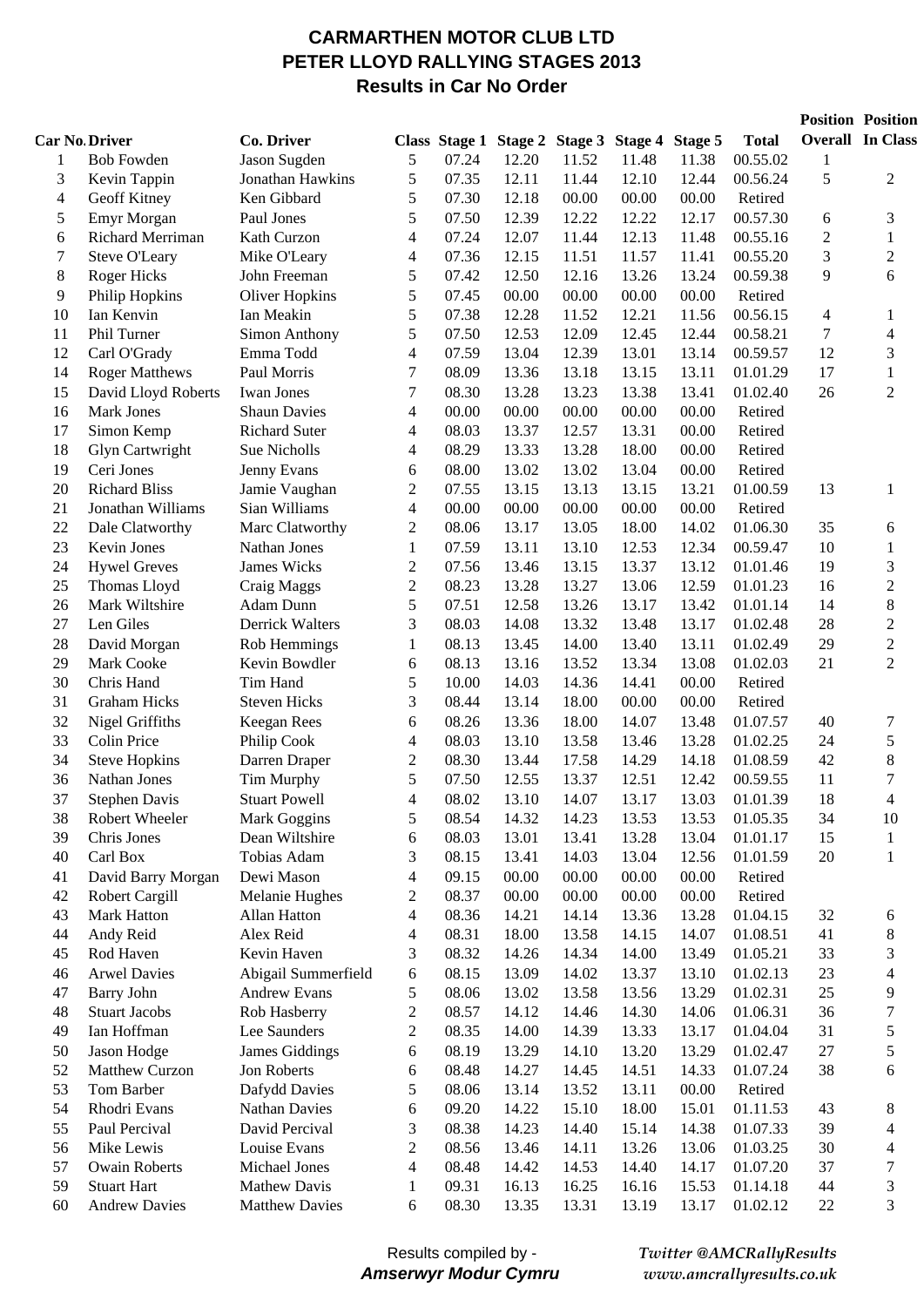# **CARMARTHEN MOTOR CLUB LTD PETER LLOYD RALLYING STAGES 2013 Results in Car No Order**

|                      |                        |  |  |  |                                                                      | <b>Position Position</b> |
|----------------------|------------------------|--|--|--|----------------------------------------------------------------------|--------------------------|
| <b>Car No Driver</b> | Co. Driver             |  |  |  | Class Stage 1 Stage 2 Stage 3 Stage 4 Stage 5 Total Overall In Class |                          |
| 61 Wynne Watkins     | <b>Sherryn Roberts</b> |  |  |  | 5 07.51 13.01 12.35 13.02 12.47 00.59.16                             |                          |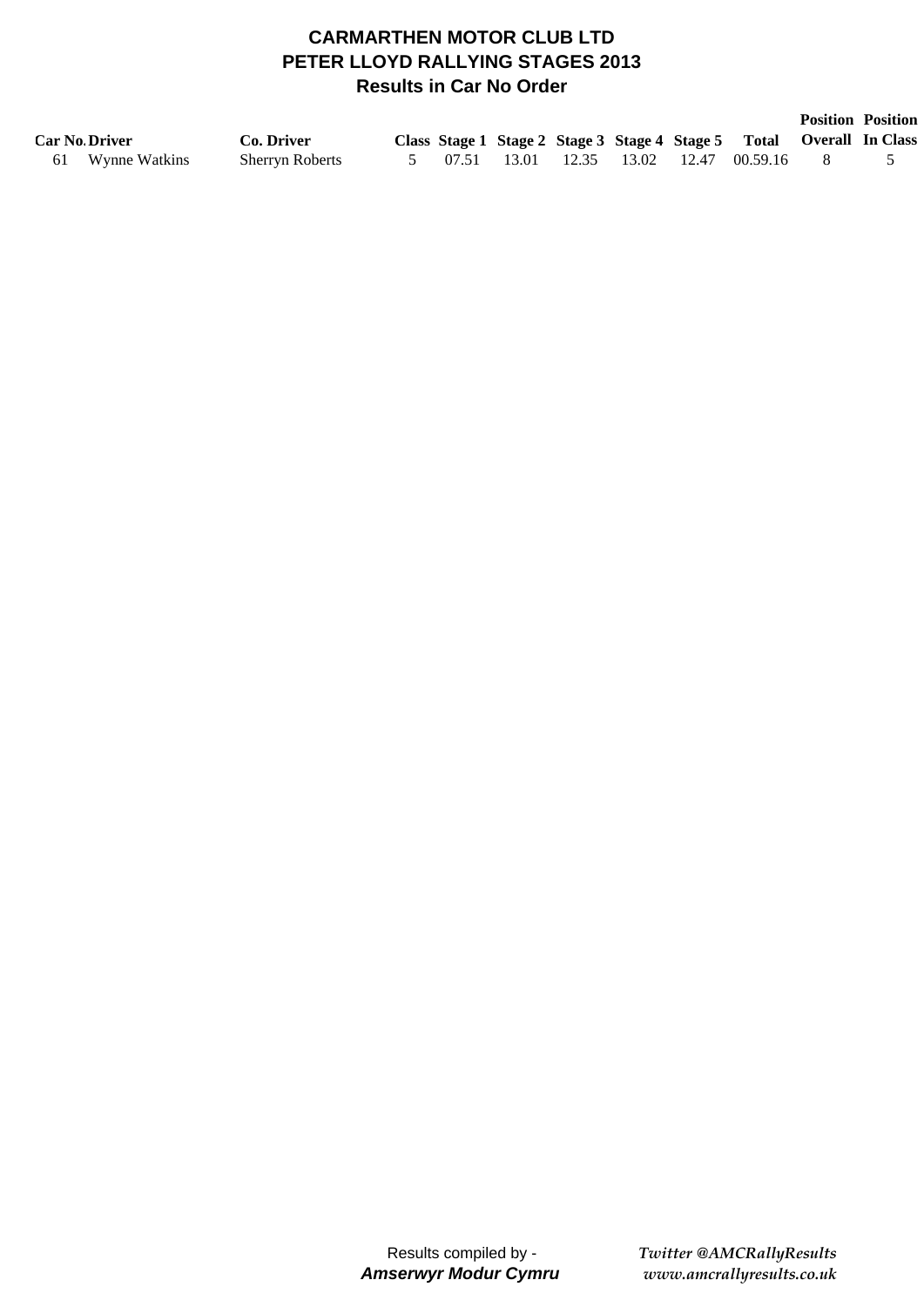## **CARMARTHEN MOTOR CLUB LTD PETER LLOYD RALLYING STAGES 2013 CLASS RESULTS**

|                  |                    |                     |                         |                                                |              | <b>Position</b> | <b>Position In</b> |
|------------------|--------------------|---------------------|-------------------------|------------------------------------------------|--------------|-----------------|--------------------|
| Car No.   Driver |                    | Co. Driver          | <b>Make &amp; Model</b> | $\textcolor{red}{\boldsymbol{\mathsf{Class}}}$ | <b>Total</b> | Overall         | Class              |
| 23               | <b>Kevin Jones</b> | Nathan Jones        | Vauxhall Nova           |                                                | 00.59.47     | 10              |                    |
| 28               | David Morgan       | Rob Hemmings        | Darrian T <sub>9</sub>  |                                                | 01.02.49     | 29              |                    |
| 59               | <b>Stuart Hart</b> | <b>Mathew Davis</b> | Mini Clubman 1275       |                                                | 01.14.18     | 44              |                    |

|                |                       |                       |                 |              |              | <b>Position</b> | <b>Position In</b> |
|----------------|-----------------------|-----------------------|-----------------|--------------|--------------|-----------------|--------------------|
| Car No. Driver |                       | Co. Driver            | Make & Model    | <b>Class</b> | <b>Total</b> | <b>Overall</b>  | <b>Class</b>       |
| 20             | <b>Richard Bliss</b>  | Jamie Vaughan         | Honda Civic     | 2            | 01.00.59     | 13              |                    |
| 25             | Thomas Lloyd          | Craig Maggs           | Peugeot 205     | 2            | 01.01.23     | 16              |                    |
| 24             | <b>Hywel Greves</b>   | <b>James Wicks</b>    | VW Polo         | 2            | 01.01.46     | 19              |                    |
| 56             | Mike Lewis            | Louise Evans          | Peugeot 106     | 2            | 01.03.25     | 30              |                    |
| 49             | Ian Hoffman           | Lee Saunders          | Peugeot 205 GTi | 2            | 01.04.04     | 31              |                    |
| 22             | Dale Clatworthy       | Marc Clatworthy       | Toyota Corolla  | 2            | 01.06.30     | 35              |                    |
| 48             | <b>Stuart Jacobs</b>  | Rob Hasberry          | Citroen Saxo    | 2            | 01.06.31     | 36              |                    |
| 34             | <b>Steve Hopkins</b>  | Darren Draper         | Vauxhall Nova   | 2            | 01.08.59     | 42              |                    |
| 42             | <b>Robert Cargill</b> | <b>Melanie Hughes</b> | Escort          | 2            | Retired      |                 |                    |

|                       |                     |                     |                           |       |          | <b>Position</b> | <b>Position In</b> |
|-----------------------|---------------------|---------------------|---------------------------|-------|----------|-----------------|--------------------|
| <b>Car No. Driver</b> |                     | Co. Driver          | Make & Model              | Class | Total    | <b>Overall</b>  | <b>Class</b>       |
| 40                    | Carl Box            | Tobias Adam         | Escort Mk I               |       | 01.01.59 | 20              |                    |
| 27                    | Len Giles           | Derrick Walters     | Peugeot 205 Gti           |       | 01.02.48 | 28              |                    |
| 45                    | Rod Haven           | Kevin Haven         | Escort RS2000             |       | 01.05.21 | 33              |                    |
| 55                    | Paul Percival       | David Percival      | <b>Escort MkII RS2000</b> |       | 01.07.33 | 39              |                    |
| 31                    | <b>Graham Hicks</b> | <b>Steven Hicks</b> | <b>Escort MkII</b>        |       | Retired  |                 |                    |

|                       |                         |                      |                    |              |              | <b>Position</b> | <b>Position In</b> |
|-----------------------|-------------------------|----------------------|--------------------|--------------|--------------|-----------------|--------------------|
| <b>Car No. Driver</b> |                         | Co. Driver           | Make & Model       | <b>Class</b> | <b>Total</b> | <b>Overall</b>  | <b>Class</b>       |
| 6                     | <b>Richard Merriman</b> | <b>Kath Curzon</b>   | Darrian T90        | 4            | 00.55.16     | 2               |                    |
|                       | <b>Steve O'Leary</b>    | Mike O'Leary         | Darrian T90        | 4            | 00.55.20     | 3               | 2                  |
| 12                    | Carl O'Grady            | Emma Todd            | Nissan Sunny F2    | 4            | 00.59.57     | 12              | 3                  |
| 37                    | <b>Stephen Davis</b>    | <b>Stuart Powell</b> | <b>Escort MkII</b> | 4            | 01.01.39     | 18              | 4                  |
| 33                    | Colin Price             | Philip Cook          | Darrian T9         | 4            | 01.02.25     | 24              |                    |
| 43                    | <b>Mark Hatton</b>      | Allan Hatton         | Renault Clio       | 4            | 01.04.15     | 32              | 6                  |
| 57                    | <b>Owain Roberts</b>    | Michael Jones        | MG ZR              | 4            | 01.07.20     | 37              |                    |
| 44                    | Andy Reid               | Alex Reid            | Peugeot 205 Maxi   | 4            | 01.08.51     | 41              | 8                  |
| 16                    | Mark Jones              | <b>Shaun Davies</b>  | Escort             | 4            | Retired      |                 |                    |
| 17                    | Simon Kemp              | <b>Richard Suter</b> | Escort             | 4            | Retired      |                 |                    |
| 18                    | <b>Glyn Cartwright</b>  | Sue Nicholls         | <b>Escort MkII</b> | 4            | Retired      |                 |                    |
| 21                    | Jonathan Williams       | Sian Williams        | Honda Civic Type R | 4            | Retired      |                 |                    |
| 41                    | David Barry Morgan      | Dewi Mason           | Darrian T90        | 4            | Retired      |                 |                    |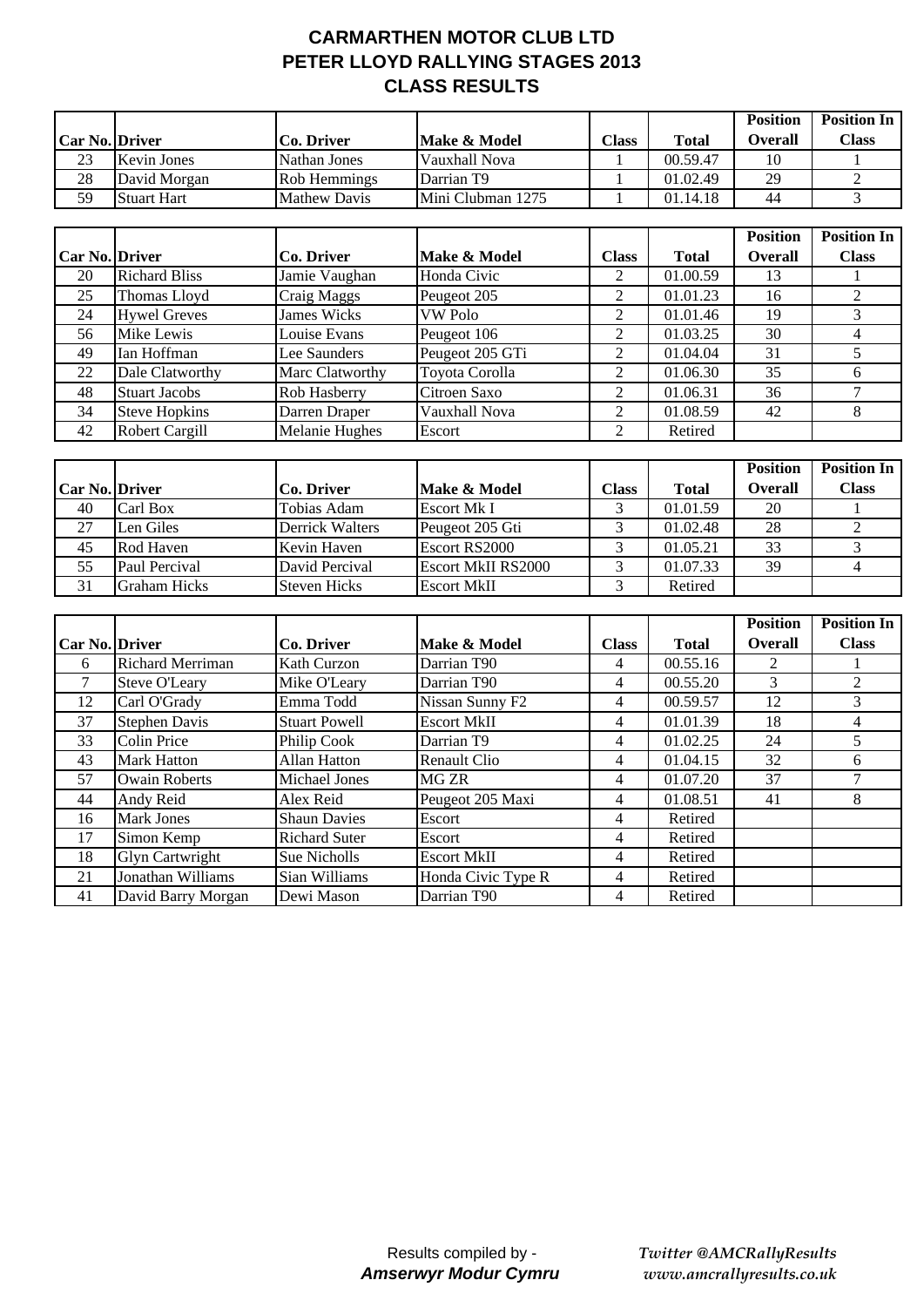# **CARMARTHEN MOTOR CLUB LTD PETER LLOYD RALLYING STAGES 2013 CLASS RESULTS**

|                       |                   |                        |                        |              |              | <b>Position</b> | <b>Position In</b> |
|-----------------------|-------------------|------------------------|------------------------|--------------|--------------|-----------------|--------------------|
| <b>Car No. Driver</b> |                   | Co. Driver             | Make & Model           | <b>Class</b> | <b>Total</b> | <b>Overall</b>  | <b>Class</b>       |
|                       | <b>Bob Fowden</b> | Jason Sugden           | Subaru Impreza         | 5            | 00.55.02     |                 |                    |
| 10                    | Ian Kenvin        | Ian Meakin             | <b>Escort Mk I</b>     | 5            | 00.56.15     | 4               |                    |
| 3                     | Kevin Tappin      | Jonathan Hawkins       | <b>Escort Cosworth</b> | 5.           | 00.56.24     | 5               | 2                  |
| 5                     | Emyr Morgan       | Paul Jones             | Subaru Impreza Sti     | 5            | 00.57.30     | 6               | 3                  |
| 11                    | Phil Turner       | Simon Anthony          | Subaru Impreza         | 5.           | 00.58.21     | 7               | 4                  |
| 61                    | Wynne Watkins     | <b>Sherryn Roberts</b> | Subaru Impreza         | 5            | 00.59.16     | 8               | 5.                 |
| 8                     | Roger Hicks       | John Freeman           | Ford Escort            | 5            | 00.59.38     | 9               | 6                  |
| 36                    | Nathan Jones      | Tim Murphy             | <b>Escort Mk I</b>     | 5.           | 00.59.55     | 11              |                    |
| 26                    | Mark Wiltshire    | Adam Dunn              | <b>Escort MkII</b>     | 5            | 01.01.14     | 14              | 8                  |
| 47                    | Barry John        | <b>Andrew Evans</b>    | Subaru Impreza Sport   | 5            | 01.02.31     | 25              | 9                  |
| 38                    | Robert Wheeler    | Mark Goggins           | Volvo 740              | 5            | 01.05.35     | 34              | 10                 |
| 4                     | Geoff Kitney      | Ken Gibbard            | Mitsibushi Evo VI      | 5.           | Retired      |                 |                    |
| 9                     | Philip Hopkins    | <b>Oliver Hopkins</b>  | Mitsibushi Evo VI      | 5            | Retired      |                 |                    |
| 30                    | Chris Hand        | Tim Hand               | <b>BMW</b> Compact     | 5            | Retired      |                 |                    |
| 53                    | Tom Barber        | Dafydd Davies          | <b>BMW</b> Compact     | 5            | Retired      |                 |                    |

|                       |                       |                                     |                    |              |              | <b>Position</b> | <b>Position In</b> |
|-----------------------|-----------------------|-------------------------------------|--------------------|--------------|--------------|-----------------|--------------------|
| <b>Car No. Driver</b> |                       | Co. Driver                          | Make & Model       | <b>Class</b> | <b>Total</b> | <b>Overall</b>  | <b>Class</b>       |
| 39                    | Chris Jones           | Dean Wiltshire                      | <b>Escort MkII</b> | 6            | 01.01.17     | 15              |                    |
| 29                    | <b>Mark Cooke</b>     | Kevin Bowdler                       | <b>Escort MkII</b> | 6            | 01.02.03     | 21              |                    |
| 60                    | <b>Andrew Davies</b>  | <b>Matthew Davies</b>               | <b>Escort MkII</b> | 6            | 01.02.12     | 22              |                    |
| 46                    | <b>Arwel Davies</b>   | Abigail Summerfield Peugeot 205 GTi |                    | 6            | 01.02.13     | 23              |                    |
| 50                    | Jason Hodge           | James Giddings                      | Toyota Celica      | 6            | 01.02.47     | 27              |                    |
| 52                    | <b>Matthew Curzon</b> | Jon Roberts                         | MG ZR              | 6            | 01.07.24     | 38              |                    |
| 32                    | Nigel Griffiths       | <b>Keegan Rees</b>                  | Escort             | 6            | 01.07.57     | 40              |                    |
| 54                    | Rhodri Evans          | <b>Nathan Davies</b>                | Sierra             | 6            | 01.11.53     | 43              | 8                  |
| 19                    | Ceri Jones            | Jenny Evans                         | <b>Escort MkII</b> | 6            | Retired      |                 |                    |

|                       |                       |                   |                    |       |          | <b>Position</b> | <b>Position In</b> |
|-----------------------|-----------------------|-------------------|--------------------|-------|----------|-----------------|--------------------|
| <b>Car No. Driver</b> |                       | <b>Co. Driver</b> | Make & Model       | Class | Total    | <b>Overall</b>  | Class              |
| 14                    | <b>Roger Matthews</b> | Paul Morris       | Escort             |       | 01.01.29 |                 |                    |
| IJ                    | David Lloyd Roberts   | I Iwan Jones      | <b>Escort MkII</b> |       | 01.02.40 | 26              |                    |

|                |                       |                        |              |              |              | <b>Position In</b> |
|----------------|-----------------------|------------------------|--------------|--------------|--------------|--------------------|
| Car No. Driver |                       | Co. Driver             | Make & Model | <b>Class</b> | <b>Total</b> | <b>Class</b>       |
| 72             | George Lepley         | <b>Howard Pridmore</b> | Citroen C1   | 8            | 01.01.44     |                    |
| 76             | <b>James Williams</b> | <b>Eurig Davies</b>    | Peugeot 107  | 8            | 01.03.32     | $\mathfrak{D}$     |
| 75             | Josh Cornwell         | Joe Cruttenden         | Nissan Micra | 8            | 01.05.20     | 3                  |
| 78             | Jordan Gullick        | Seyyan John            | Nissan Micra | 8            | 01.07.08     | 4                  |
| 83             | <b>Ben Cross</b>      | Paul Price             | Toyota Yaris | 8            | 01.08.56     | 5                  |
| 73             | Lloyd Morgan          | Vince Mosley           | Nissan Micra | 8            | 01.09.25     | 6                  |
| 81             | Paul Singh            | Jonathan Jackson       | Nissan Micra | 8            | 01.09.38     |                    |
| 84             | Will Butler           | Yan Griffiths          | Peugeot 107  | 8            | 01.10.34     | 8                  |
| 82             | William Hunt          | Ian Bass               | Nissan Micra | 8            | 01.11.55     | 9                  |
| 71             | Alexander Vassallo    | Michael Gilbey         | Citroen C1   | 8            | Retired      |                    |
| 74             | Sam Bilham            | Graham Wild            | Nissan Micra | 8            | Retired      |                    |
| 77             | Daniel Lewis          | <b>Elgan Davies</b>    | Peugeot 107  | 8            | Retired      |                    |
| 79             | <b>Thomas Cooper</b>  | Paul Williams          | Nissan Micra | 8            | Retired      |                    |
| 80             | Corey Marsh           | <b>Mark Thomas</b>     | Nissan Micra | 8            | Retired      |                    |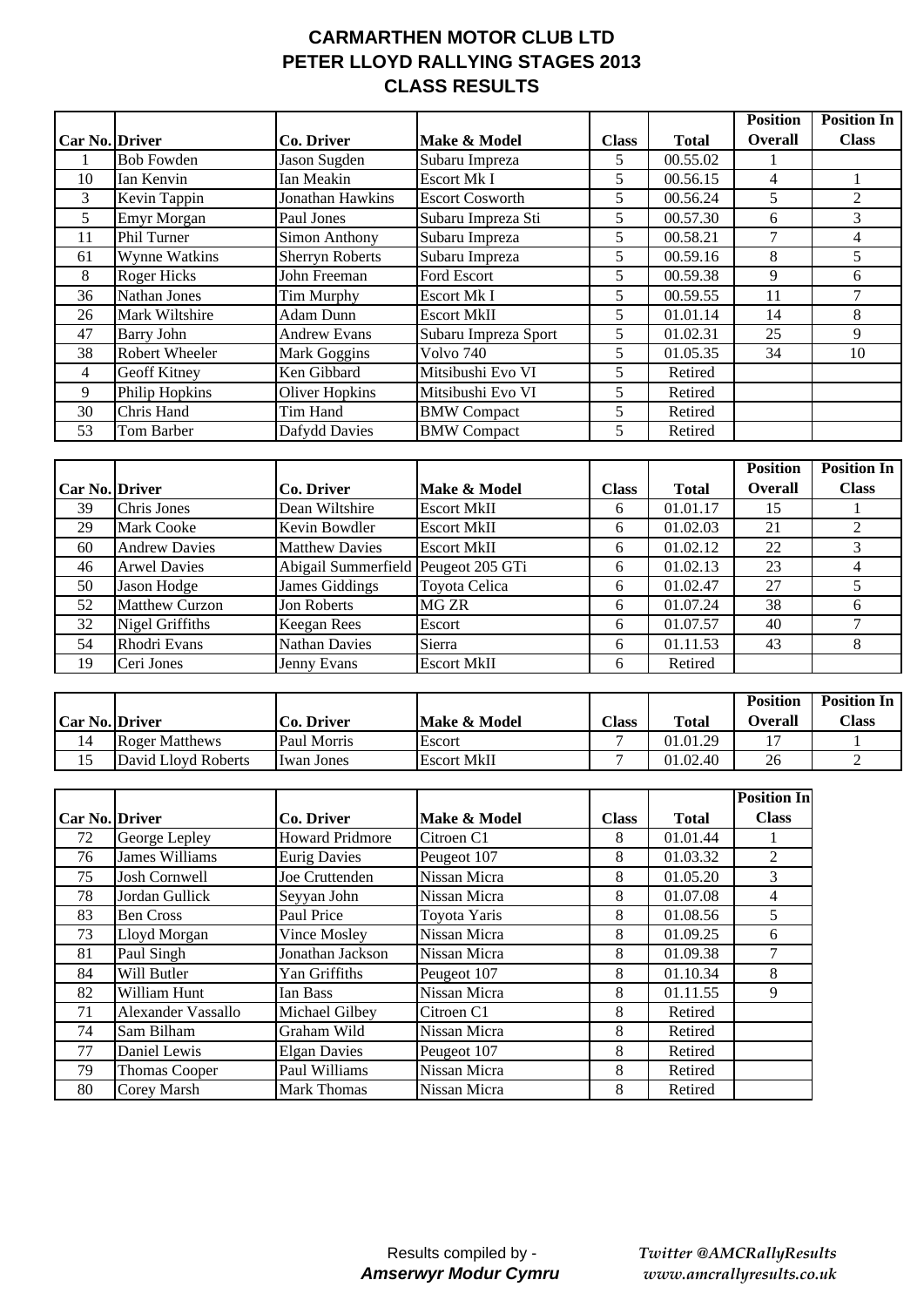# **CARMARTHEN MOTOR CLUB LTD PETER LLOYD RALLYING STAGES 2013 TOP TEN STAGE TIMES**

| Car No. | <b>Stage 1</b> | Car No. | <b>Stage 2</b> |
|---------|----------------|---------|----------------|
| 6/1     | 07.24          | 6       | 12.07          |
| 4       | 07.30          | 3       | 12.11          |
| 3       | 07.35          | 7       | 12.15          |
| 7       | 07.36          | 4       | 12.18          |
| 10      | 07.38          | 1       | 12.20          |
| 8       | 07.42          | 10      | 12.28          |
| 9       | 07.45          | 5       | 12.39          |
| 5/11/36 | 07.50          | 8       | 12.50          |
| 26/61   | 07.51          | 11      | 12.53          |
| 20      | 07.55          | 36      | 12.55          |

| r No.          | <b>Stage 1</b> | Car No. | <b>Stage 2</b> |
|----------------|----------------|---------|----------------|
| 5/1            | 07.24          | 6       | 12.07          |
| $\overline{4}$ | 07.30          | 3       | 12.11          |
| 3              | 07.35          | 7       | 12.15          |
| 7              | 07.36          | 4       | 12.18          |
| 10             | 07.38          |         | 12.20          |
| 8              | 07.42          | 10      | 12.28          |
| 9              | 07.45          | 5       | 12.39          |
| 1/36           | 07.50          | 8       | 12.50          |
| 6/61           | 07.51          | 11      | 12.53          |
| 20             | 07.55          | 36      | 12.55          |

| Car No. | Stage 3 | Car No. | <b>Stage 4</b> | Car No. | <b>Stage 5</b> |
|---------|---------|---------|----------------|---------|----------------|
| 6/3     | 11.44   |         | 11.48          |         | 11.38          |
| 7       | 11.51   | 7       | 11.57          | 7       | 11.41          |
|         | 11.52   | 3       | 12.10          | 6       | 11.48          |
| 10      | 11.52   | 6       | 12.13          | 10      | 11.56          |
| 11      | 12.09   | 10      | 12.21          | 5       | 12.17          |
| 8       | 12.16   | 5       | 12.22          | 23      | 12.34          |
| 5       | 12.22   | 11      | 12.45          | 36      | 12.42          |
| 61      | 12.35   | 36      | 12.51          | 3       | 12.44          |
| 12      | 12.39   | 23      | 12.53          | 11      | 12.44          |
| 17      | 12.57   | 12      | 13.01          | 61      | 12.47          |

| ar No.          | <b>Stage 3</b> | Car No. | <b>Stage 4</b> | Car No. | <b>Stage</b> |
|-----------------|----------------|---------|----------------|---------|--------------|
| 6/3             | 11.44          |         | 11.48          |         | 11.38        |
| 7               | 11.51          |         | 11.57          | 7       | 11.41        |
| $\mathbf{1}$    | 11.52          | 3       | 12.10          | 6       | 11.48        |
| 10              | 11.52          | 6       | 12.13          | 10      | 11.56        |
| 11              | 12.09          | 10      | 12.21          | 5       | 12.17        |
| 8               | 12.16          | 5       | 12.22          | 23      | 12.34        |
| $5\overline{)}$ | 12.22          | 11      | 12.45          | 36      | 12.42        |
| 61              | 12.35          | 36      | 12.51          | 3       | 12.44        |
| 12              | 12.39          | 23      | 12.53          | 11      | 12.44        |
| 17              | 12.57          | 12      | 13.01          | 61      | 12.47        |

| Car No. | <b>Stage 5</b> |
|---------|----------------|
| 1       | 11.38          |
| 7       | 11.41          |
| 6       | 11.48          |
| 10      | 11.56          |
| 5       | 12.17          |
| 23      | 12.34          |
| 36      | 12.42          |
| 3       | 12.44          |
| 11      | 12.44          |
| 61      | 12.47          |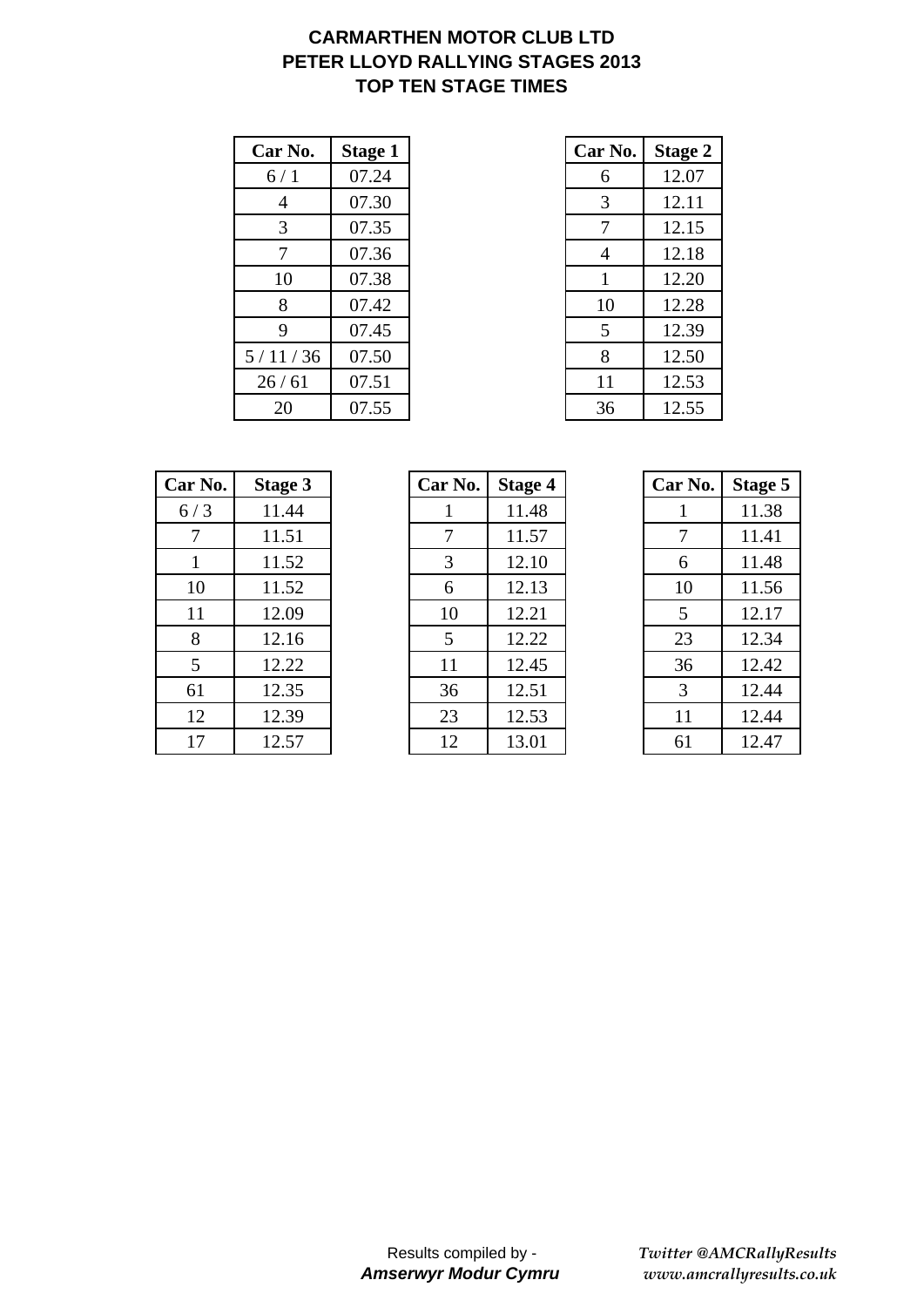## **CARMARTHEN MOTOR CLUB LTDPETER LLOYD RALLYING JUNIOR 1000 STAGES 2013 Final Results**

|    |                      |                        |                    |   |              | <b>Position</b> |
|----|----------------------|------------------------|--------------------|---|--------------|-----------------|
|    | <b>Car No Driver</b> | Co. Driver             | Make & Model Class |   | <b>Total</b> | in Class        |
| 72 | George Lepley        | <b>Howard Pridmore</b> | Citroen C1         | 8 | 01.03.18     | 1               |
| 76 | James Williams       | <b>Eurig Davies</b>    | Peugeot 107        | 8 | 01.03.50     | $\overline{2}$  |
| 75 | <b>Josh Cornwell</b> | Joe Cruttenden         | Nissan Micra       | 8 | 01.03.57     | 3               |
| 78 | Jordan Gullick       | Seyyan John            | Nissan Micra       | 8 | 01.07.08     | $\overline{4}$  |
| 83 | <b>Ben Cross</b>     | Paul Price             | Toyota Yaris       | 8 | 01.08.56     | 5               |
| 73 | Lloyd Morgan         | Vince Mosley           | Nissan Micra       | 8 | 01.09.25     | 6               |
| 81 | Paul Singh           | Jonathan Jackson       | Nissan Micra       | 8 | 01.09.38     | 7               |
| 84 | Will Butler          | Yan Griffiths          | Peugeot 107        | 8 | 01.10.34     | 8               |
| 82 | William Hunt         | Ian Bass               | Nissan Micra       | 8 | 01.11.55     | 9               |
| 71 | Alexander Vassallo   | Michael Gilbey         | Citroen C1         | 8 | Retired      |                 |
| 74 | Sam Bilham           | Graham Wild            | Nissan Micra       | 8 | Retired      |                 |
| 77 | Daniel Lewis         | <b>Elgan Davies</b>    | Peugeot 107        | 8 | Retired      |                 |
| 79 | <b>Thomas Cooper</b> | Paul Williams          | Nissan Micra       | 8 | Retired      |                 |
| 80 | Corey Marsh          | <b>Mark Thomas</b>     | Nissan Micra       | 8 | Retired      |                 |
|    |                      |                        |                    |   |              |                 |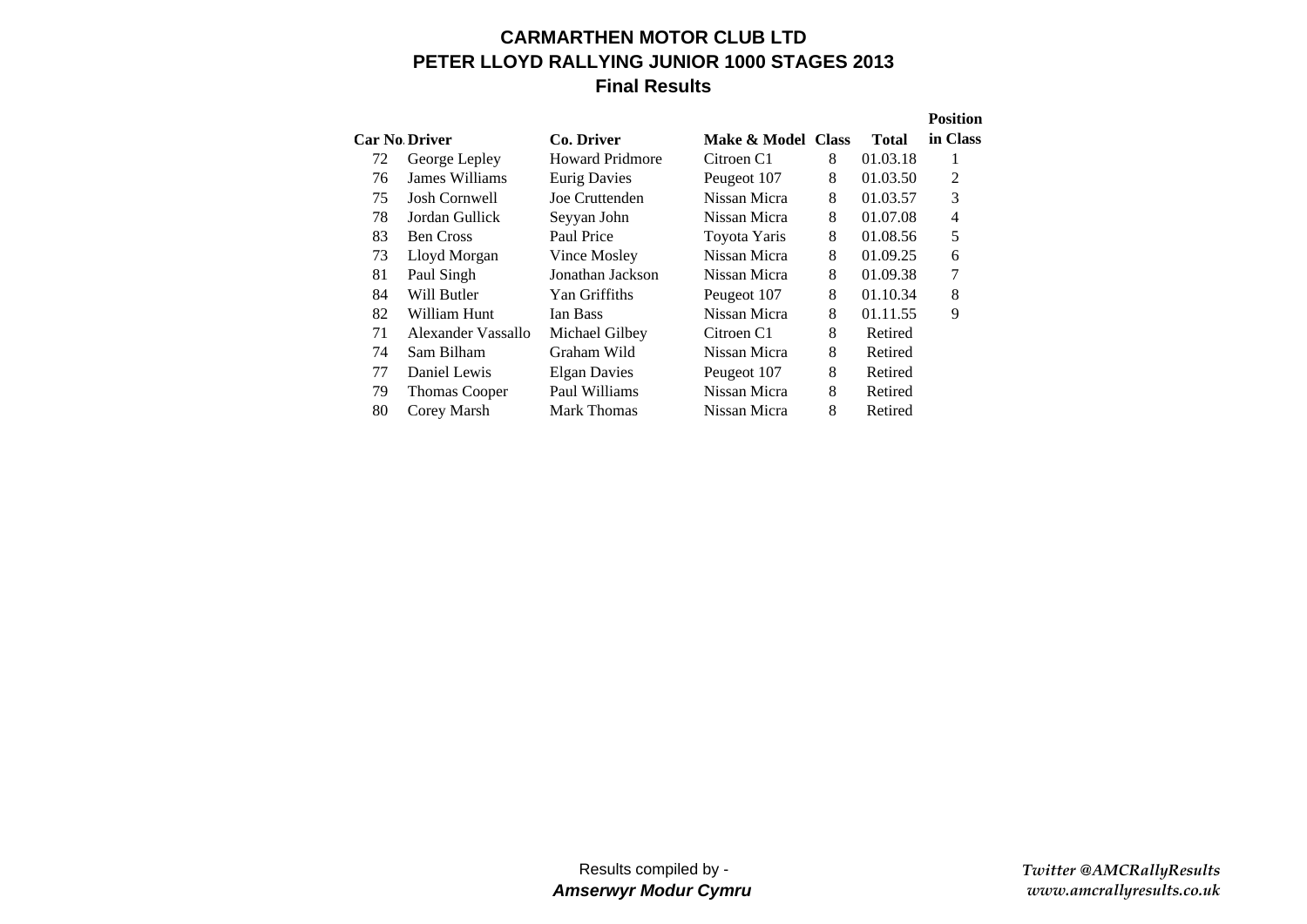### **CARMARTHEN MOTOR CLUB LTDPETER LLOYD RALLYING JUNIOR 1000 STAGES 2013 Results in Car No Order**

|                      |                      |                        |                    |   |              | <b>Position</b> |
|----------------------|----------------------|------------------------|--------------------|---|--------------|-----------------|
| <b>Car No Driver</b> |                      | Co. Driver             | Make & Model Class |   | <b>Total</b> | in Class        |
| 71                   | Alexander Vassallo   | Michael Gilbey         | Citroen C1         | 8 | Retired      |                 |
| 72                   | George Lepley        | <b>Howard Pridmore</b> | Citroen C1         | 8 | 01.03.18     | 1               |
| 73                   | Lloyd Morgan         | Vince Mosley           | Nissan Micra       | 8 | 01.09.25     | 6               |
| 74                   | Sam Bilham           | Graham Wild            | Nissan Micra       | 8 | Retired      |                 |
| 75                   | <b>Josh Cornwell</b> | Joe Cruttenden         | Nissan Micra       | 8 | 01.03.57     | 3               |
| 76                   | James Williams       | <b>Eurig Davies</b>    | Peugeot 107        | 8 | 01.03.50     | $\overline{2}$  |
| 77                   | Daniel Lewis         | <b>Elgan Davies</b>    | Peugeot 107        | 8 | Retired      |                 |
| 78                   | Jordan Gullick       | Seyyan John            | Nissan Micra       | 8 | 01.07.08     | $\overline{4}$  |
| 79                   | <b>Thomas Cooper</b> | Paul Williams          | Nissan Micra       | 8 | Retired      |                 |
| 80                   | Corey Marsh          | Mark Thomas            | Nissan Micra       | 8 | Retired      |                 |
| 81                   | Paul Singh           | Jonathan Jackson       | Nissan Micra       | 8 | 01.09.38     | 7               |
| 82                   | William Hunt         | Ian Bass               | Nissan Micra       | 8 | 01.11.55     | 9               |
| 83                   | <b>Ben Cross</b>     | Paul Price             | Toyota Yaris       | 8 | 01.08.56     | 5               |
| 84                   | Will Butler          | Yan Griffiths          | Peugeot 107        | 8 | 01.10.34     | 8               |